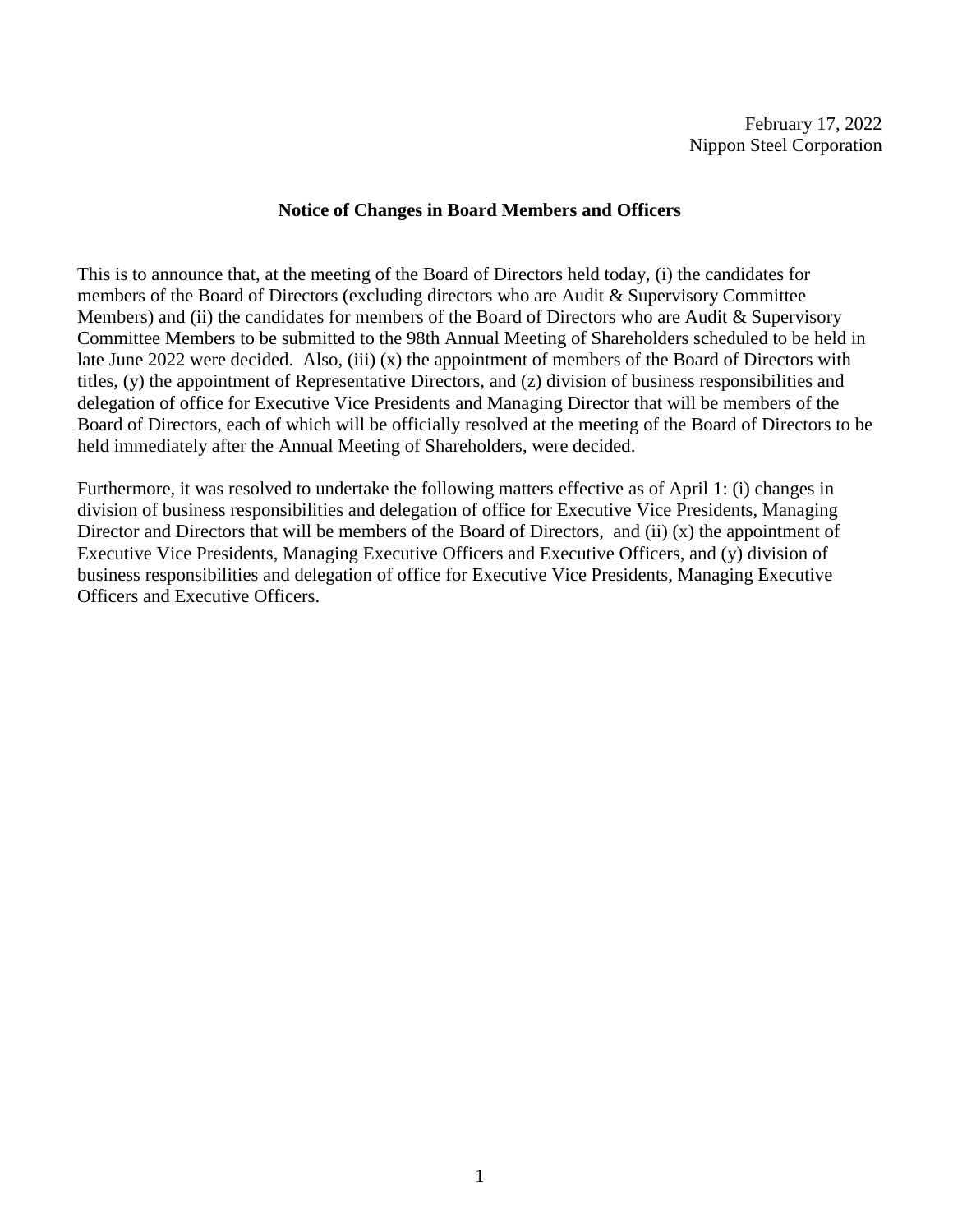# **I. Candidates for members of the Board of Directors (excluding directors who are Audit & Supervisory Committee Members) to be submitted to the 98th Annual Meeting of Shareholders (scheduled to be held in late June 2022)**

(The appointment of members of the Board of Directors with titles, the appointment of Representative Directors and division of business responsibilities and delegation of office for Executive Vice Presidents and Managing Director that will be members of the Board of Directors will be officially resolved at the meeting of the Board of Directors to take place immediately after the 98th Annual Meeting of Shareholders.)

| <b>Name</b>          | Title (planned)                                                | <b>Division of Business Responsibilities and</b><br><b>Delegation of Office (planned)</b>                                                                                                                                                                                                                                                                                                                                                                                                                                                                                                                                                                                                                           |
|----------------------|----------------------------------------------------------------|---------------------------------------------------------------------------------------------------------------------------------------------------------------------------------------------------------------------------------------------------------------------------------------------------------------------------------------------------------------------------------------------------------------------------------------------------------------------------------------------------------------------------------------------------------------------------------------------------------------------------------------------------------------------------------------------------------------------|
| Kosei SHINDO         | Representative Director and<br>Chairman                        |                                                                                                                                                                                                                                                                                                                                                                                                                                                                                                                                                                                                                                                                                                                     |
| Eiji HASHIMOTO       | Representative Director and<br>President                       |                                                                                                                                                                                                                                                                                                                                                                                                                                                                                                                                                                                                                                                                                                                     |
| Akio MIGITA          | Representative Director and<br><b>Executive Vice President</b> | Corporate Planning; Group Companies<br>Planning; General Administration; Legal;<br>Internal Control & Audit; Digital Innovation;<br>Information & Communication Technology;<br>Human Resources; Environment; Business<br>Transformation & Standardization<br>Head of Green Transformation Development                                                                                                                                                                                                                                                                                                                                                                                                               |
| Naoki SATO           | Representative Director and<br><b>Executive Vice President</b> | Intellectual Property; Safety; Plant Safety;<br>$\bullet$<br>Technical Administration & Planning (including<br>Standardization); Quality Management; Plant<br><b>Engineering and Facility Management;</b><br>Ironmaking Technology; Steelmaking<br>Technology; Energy Technology; Slag, Cement<br>& Resource Recycling; Research and<br>Development<br>Project Leader, Next-Generation Hot Strip Mill<br>$\bullet$<br>Project; Project Leader, Ironmaking<br>Operations Project; Deputy Project Leader,<br>India Iron and Steel Project, Global Business<br>Development Sector<br>Cooperating with Executive Vice President A.<br>$\bullet$<br>Migita on Environment and Green<br><b>Transformation Development</b> |
| <b>Takahiro MORI</b> | Representative Director and<br><b>Executive Vice President</b> | Head of Global Business Development;<br>$\bullet$<br>Project Leader, India Iron and Steel Project,<br>Global Business Development Sector<br>Accounting & Finance; Overseas Offices<br>$\bullet$<br>(including locally incorporated companies);<br><b>Global Tubular Business</b>                                                                                                                                                                                                                                                                                                                                                                                                                                    |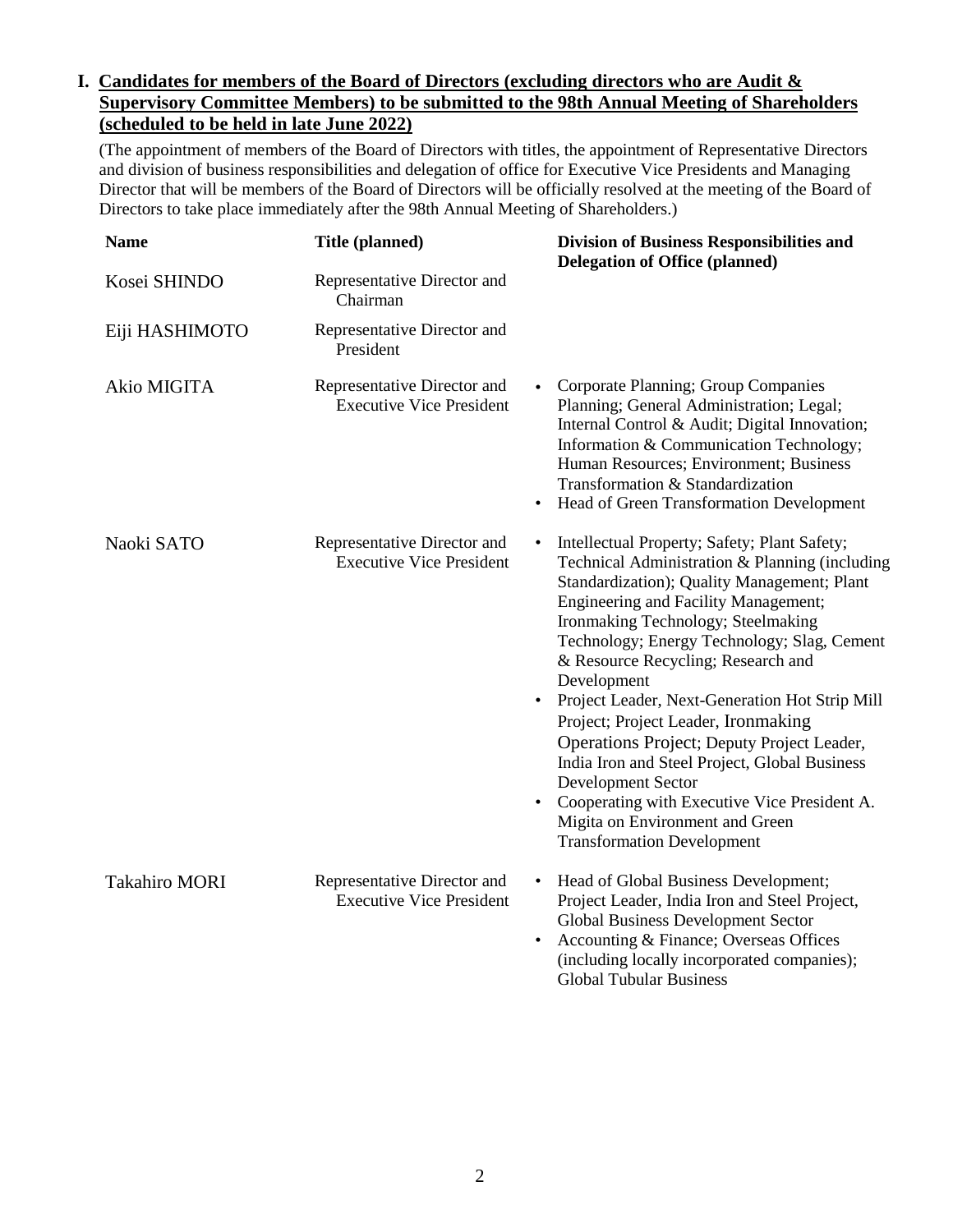| ∗ | Takashi HIROSE        | Representative Director and<br><b>Executive Vice President</b>            | $\bullet$ | Marketing Administration & Planning;<br>Transportation & Logistics; Project<br>Development; Raw Materials; Machinery &<br>Materials Procurement; Steel Products Units;<br>Domestic Office and Branches<br>Head of Unit, Flat Products Unit; Deputy<br>Project Leader, Next-Generation Hot Strip Mill<br>Project<br>Cooperating with Executive Vice President T.<br>Mori on Overseas Offices (including locally<br>incorporated companies)                                                                           |
|---|-----------------------|---------------------------------------------------------------------------|-----------|---------------------------------------------------------------------------------------------------------------------------------------------------------------------------------------------------------------------------------------------------------------------------------------------------------------------------------------------------------------------------------------------------------------------------------------------------------------------------------------------------------------------|
|   | Tadashi IMAI          | Managing Director,<br>Member of the Board                                 | $\bullet$ | Corporate Planning<br>Project Leader, Thai Steel Project, Global<br>Business Development Sector; Vice Head of<br>Green Transformation Development; Deputy<br>Project Leader, Next-Generation Hot Strip Mill<br>Project<br>Rendering assistance to Executive Vice<br>President A. Migita on Digital Innovation<br>Rendering assistance to Executive Vice<br>President N. Sato on Ironmaking Operations<br>Project<br>Rendering assistance to Executive Vice<br>President K. Fukuda on Corporate Planning in<br>R & D |
|   | <b>Tetsuro TOMITA</b> | Director, Member of the Board                                             |           |                                                                                                                                                                                                                                                                                                                                                                                                                                                                                                                     |
| ∗ | Kuniko URANO          | Director, Member of the Board<br>(Current Position: Advisor, Komatsu Ltd. |           | Former Position: Director and Senior Executive Officer, Komatsu Ltd.)                                                                                                                                                                                                                                                                                                                                                                                                                                               |

Notes:

- ・Asterisks (\*) indicate new candidates for the members of the Board of Directors.
- ・Mr. Tetsuro TOMITA and Ms. Kuniko URANO meet the requirements of an outside director as set forth in Article 2, Item 15 of the Companies Act.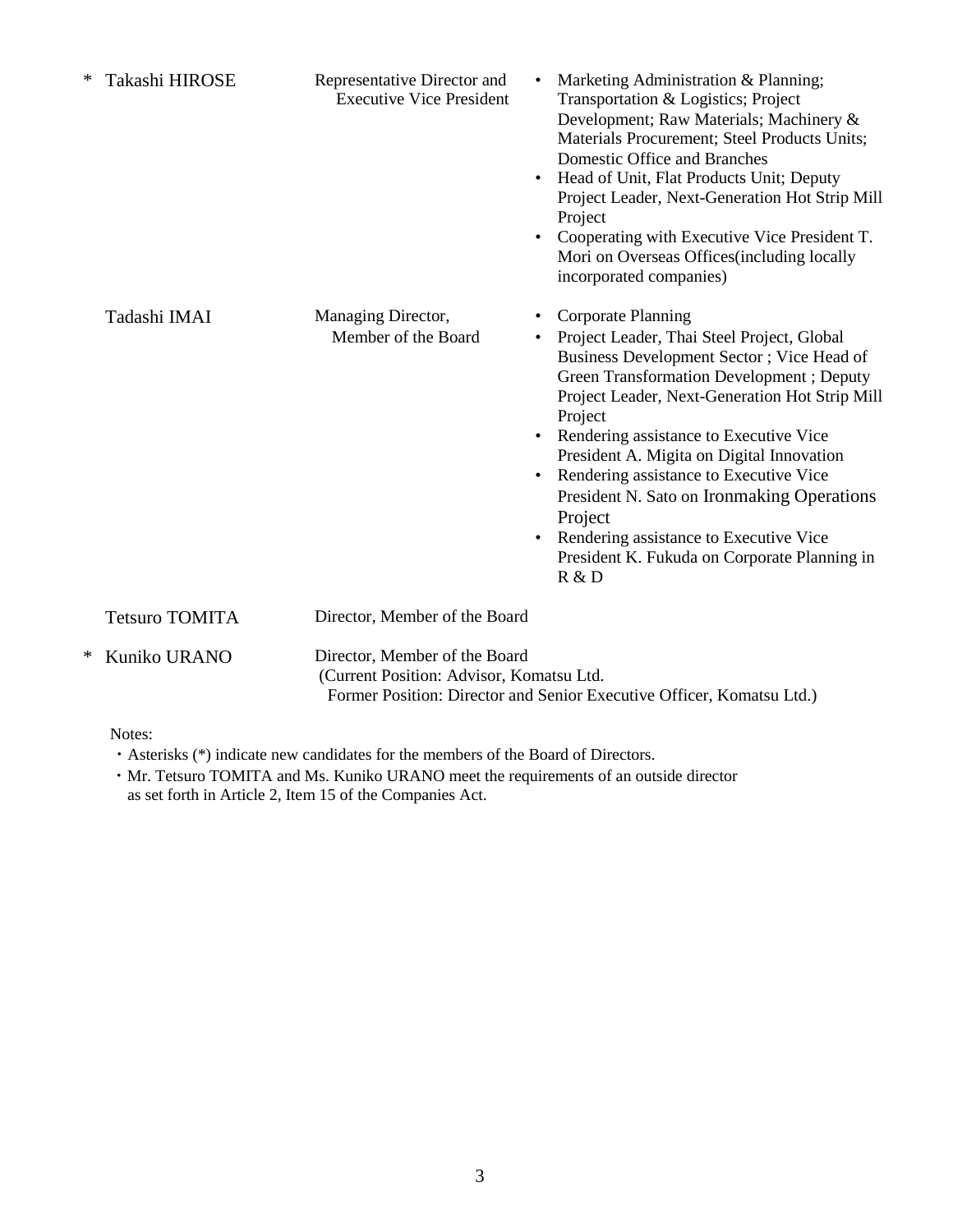# **II. Candidates for members of the Board of Directors who are Audit & Supervisory Committee Members to be submitted to the 98th Annual Meeting of Shareholders (scheduled to be held in late June 2022)**

| <b>Name</b>           | Title (planned)                                                                                                                                                                                                                    |
|-----------------------|------------------------------------------------------------------------------------------------------------------------------------------------------------------------------------------------------------------------------------|
| <b>Shozo FURUMOTO</b> | Director, Member of the Board who is an Audit & Supervisory Committee Member                                                                                                                                                       |
| * Masayoshi MURASE    | Director, Member of the Board who is an Audit & Supervisory Committee Member<br>(Current Position: Executive Officer, Head of Division, Internal Control & Audit<br>Division, Nippon Steel Corporation)                            |
| Seiichiro AZUMA       | Director, Member of the Board who is an Audit & Supervisory Committee Member                                                                                                                                                       |
| Hiroshi YOSHIKAWA     | Director, Member of the Board who is an Audit & Supervisory Committee Member                                                                                                                                                       |
| * Masato KITERA       | Director, Member of the Board who is an Audit & Supervisory Committee Member<br>(Current Position: Director, Member of the Board (excluding directors who are<br>Audit & Supervisory Committee Members), Nippon Steel Corporation) |

Notes:

・Asterisks (\*) indicate new candidates for the members of the Board of Directors who are Audit & Supervisory Committee Members

・Messrs. Seiichiro AZUMA, Hiroshi YOSHIKAWA and Masato KITERA meet the requirements of an outside director as set forth in Article 2, Item 15 of the Companies Act.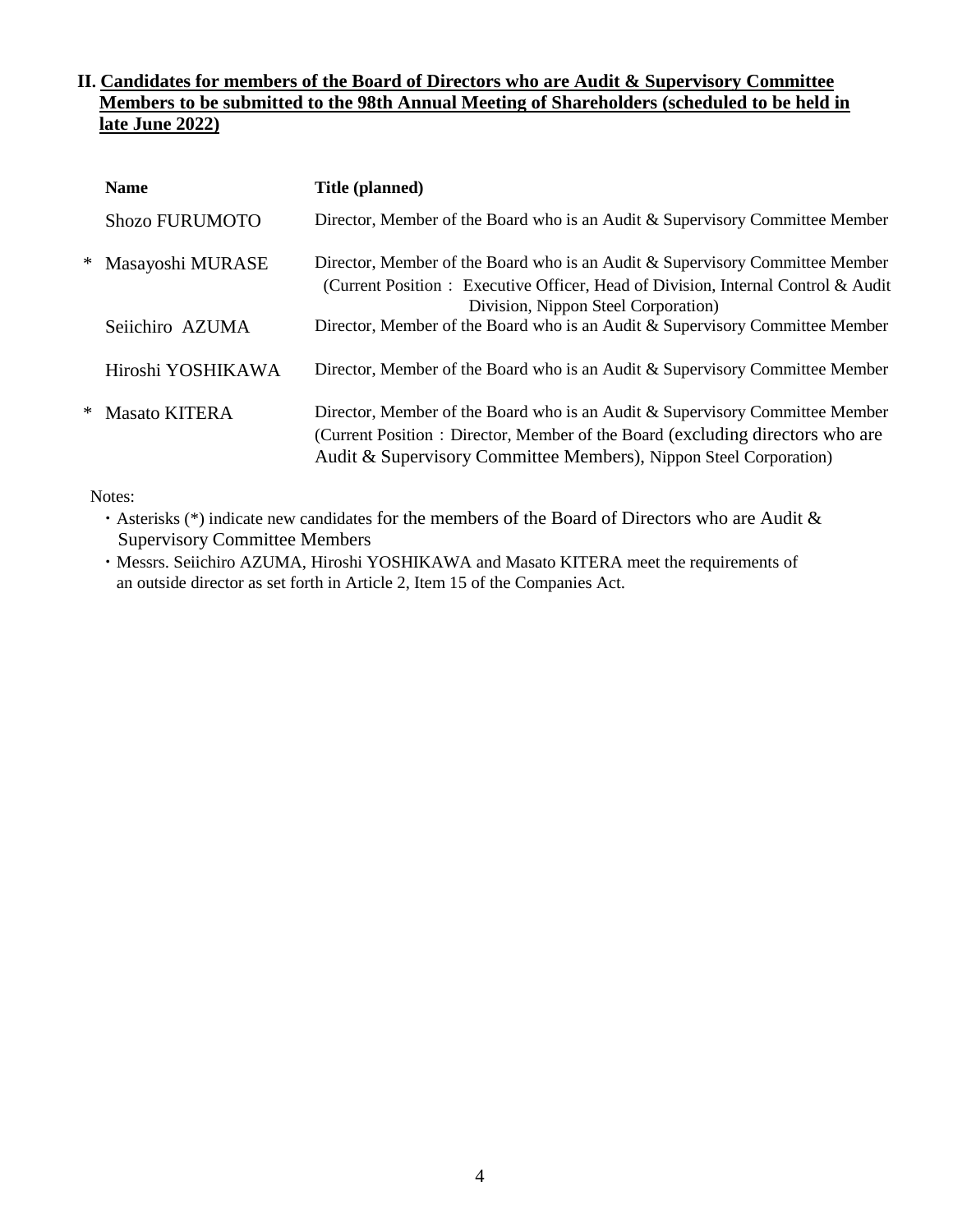Ⅲ**. Changes in the division of business responsibilities and delegation of office for Executive Vice Presidents, Managing Director and Directors that will be members of the Board of Directors, the appointment of Executive Vice Presidents, Managing Executive Officers and Executive Officers, and the division of business responsibilities and delegation of office for Executive Vice Presidents, Managing Executive Officers and Executive Officers as of April 1**

< Management Structure as of April 1, 2022>

## **Representative Director and Chairman**

Kosei SHINDO

## **Representative Director and President**

Eiji HASHIMOTO

#### **Representative Directors and Executive Vice Presidents**

| Akio MIGITA          | Corporate Planning; Group Companies Planning; General Administration;<br>Legal; Internal Control & Audit; Digital Innovation; Information &<br>Communication Technology; Human Resources; Environment; Business<br>Transformation & Standardization<br>Head of Green Transformation Development<br>٠                                                                                                                                                                                                                                               |
|----------------------|----------------------------------------------------------------------------------------------------------------------------------------------------------------------------------------------------------------------------------------------------------------------------------------------------------------------------------------------------------------------------------------------------------------------------------------------------------------------------------------------------------------------------------------------------|
| Naoki SATO           | Intellectual Property; Safety; Plant Safety; Technical Administration &<br>Planning (including Standardization); Quality Management; Plant<br>Engineering and Facility Management; Ironmaking Technology; Steelmaking<br>Technology; Energy Technology; Slag, Cement & Resource Recycling;<br><b>Research and Development</b><br>Project Leader, Next-Generation Hot Strip Mill Project; Project Leader,<br>$\bullet$<br>Ironmaking Operations Project; Deputy Project Leader, India Iron and<br>Steel Project, Global Business Development Sector |
|                      | Cooperating with Executive Vice President A. Migita on Environment and<br>٠<br><b>Green Transformation Development</b>                                                                                                                                                                                                                                                                                                                                                                                                                             |
| <b>Takahiro MORI</b> | Head of Global Business Development;<br>٠<br>Project Leader, India Iron and Steel Project, Global Business Development<br>Sector<br>Accounting & Finance; Overseas Offices (including locally incorporated<br>٠<br>companies); Global Tubular Business                                                                                                                                                                                                                                                                                             |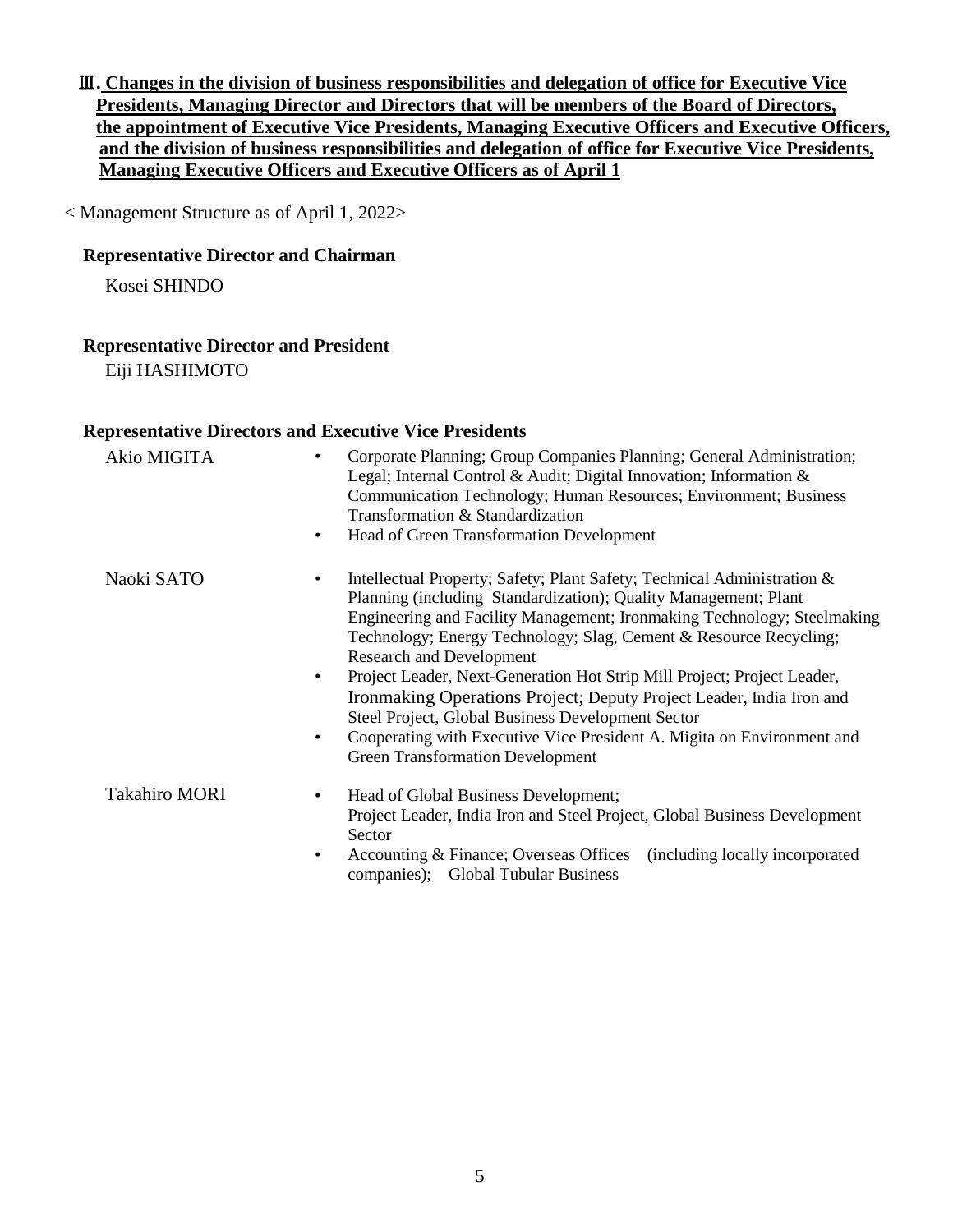# **Managing Director, Member of the Board**

| Tadashi IMAI                           | Corporate Planning<br>$\bullet$                                                                                                                                                                                                                                                                      |
|----------------------------------------|------------------------------------------------------------------------------------------------------------------------------------------------------------------------------------------------------------------------------------------------------------------------------------------------------|
|                                        | Project Leader, Thai Steel Project, Global Business Development Sector;<br>$\bullet$<br>Vice Head of Green Transformation Development; Deputy Project Leader,<br><b>Next-Generation Hot Strip Mill Project</b><br>Rendering assistance to Executive Vice President A. Migita on Digital<br>$\bullet$ |
|                                        | Innovation                                                                                                                                                                                                                                                                                           |
|                                        | Rendering assistance to Executive Vice President N. Sato on Ironmaking<br>٠<br><b>Operations Project</b>                                                                                                                                                                                             |
|                                        | Rendering assistance to Executive Vice President K. Fukuda on Corporate<br>$\bullet$<br>Planning in $R \& D$                                                                                                                                                                                         |
| <b>Directors, Members of the Board</b> |                                                                                                                                                                                                                                                                                                      |
| Shinichi NAKAMURA                      | Advisor to the President<br>$\bullet$                                                                                                                                                                                                                                                                |
| Shuhei ONOYAMA                         | Advisor to the President<br>$\bullet$                                                                                                                                                                                                                                                                |
| Noriko IKI                             |                                                                                                                                                                                                                                                                                                      |

Tetsuro TOMITA

### Masato KITERA

Notes:

 Ms. Noriko IKI, Messrs. Tetsuro TOMITA and Masato KITERA meet the requirements of an outside director as set forth in Article 2, Item 15 of the Companies Act.

## **Executive Vice Presidents**

| Kazuhisa FUKUDA | Head of Research and Development                                                                                                                                                                                                                                                                                                                                                                                                                                     |
|-----------------|----------------------------------------------------------------------------------------------------------------------------------------------------------------------------------------------------------------------------------------------------------------------------------------------------------------------------------------------------------------------------------------------------------------------------------------------------------------------|
|                 | Cooperating with Executive Vice President A. Migita on Green<br>$\bullet$<br><b>Transformation Development</b>                                                                                                                                                                                                                                                                                                                                                       |
| Takashi HIROSE  | Marketing Administration & Planning; Transportation & Logistics; Project<br>$\bullet$<br>Development; Raw Materials; Machinery & Materials Procurement; Steel<br>Products Units; Domestic Office and Branches<br>Head of Unit, Flat Products Unit; Deputy Project Leader, Next-Generation<br>$\bullet$<br>Hot Strip Mill Project<br>Cooperating with Executive Vice President T. Mori on Overseas<br>$\bullet$<br>Offices (including locally incorporated companies) |

*Persons in italics: newly appointed as Executive Vice President*

# **Managing Executive Officers**

| Shuji SOHMA | Head of Works, Nagoya Works |
|-------------|-----------------------------|
|-------------|-----------------------------|

• Cooperating with Managing Executive Officer K. Araki on Ironmaking Operations Project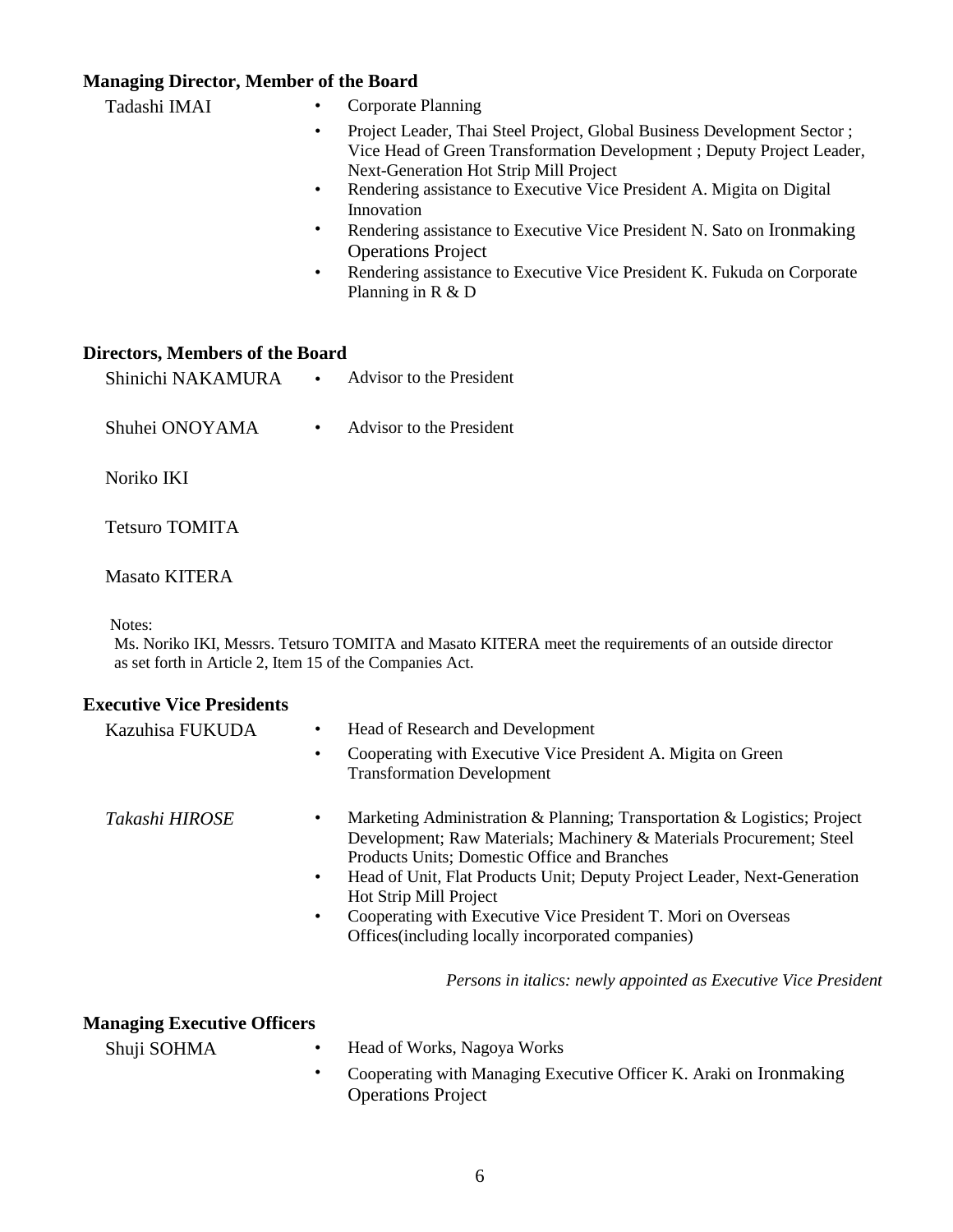| Junichi TANI       | Head of Works, East Nippon Works<br>$\bullet$                                                                                                                                                                                                                                                                                                                                                                          |
|--------------------|------------------------------------------------------------------------------------------------------------------------------------------------------------------------------------------------------------------------------------------------------------------------------------------------------------------------------------------------------------------------------------------------------------------------|
|                    | Cooperating with Managing Executive Officer K. Araki on Ironmaking<br><b>Operations Project</b>                                                                                                                                                                                                                                                                                                                        |
| Kazuma YAMANAKA    | Raw Materials; Machinery & Materials Procurement<br>$\bullet$                                                                                                                                                                                                                                                                                                                                                          |
| Ichiro SATO        | Vice Head of Global Business Development; Deputy Project Leader, India<br>$\bullet$<br>Iron and Steel Project, Global Business Development Sector; Deputy Project<br>Leader, Thai Steel Project, Global Business Development Sector<br>Overseas Offices (including locally incorporated companies)<br>$\bullet$<br>Global Business Development in India<br>$\bullet$                                                   |
| Kazumasa SHINKAI   | Head of Division, General Administration Division<br>$\bullet$                                                                                                                                                                                                                                                                                                                                                         |
|                    | Internal Control & Audit Division; Digital Innovation; Business<br>$\bullet$<br>Transformation & Standardization                                                                                                                                                                                                                                                                                                       |
| Hirofumi FUNAKOSHI | Corporate Planning; Environment<br>$\bullet$                                                                                                                                                                                                                                                                                                                                                                           |
|                    | Vice Head of Green Transformation Development<br>$\bullet$                                                                                                                                                                                                                                                                                                                                                             |
|                    | Rendering assistance to Executive Vice President N. Sato on Energy and<br>$\bullet$<br>Slag, Cement & Resource Recycling                                                                                                                                                                                                                                                                                               |
|                    | Cooperating with Managing Executive Officer K. Araki on Ironmaking<br>$\bullet$<br><b>Operations Project</b>                                                                                                                                                                                                                                                                                                           |
| Nobuhiro FUJITA    | Head of Laboratories, Steel Research Laboratories, R & D Laboratories<br>$\bullet$                                                                                                                                                                                                                                                                                                                                     |
| Hiroyuki MINATO    | Intellectual Property(excluding Legal); Safety; Plant Safety; Technical<br>$\bullet$<br>Administration & Planning (including Standardization); Quality<br>Management; Steelmaking Technology<br>Rendering assistance to Executive Vice President T. Hirose on Transportation<br>$\bullet$<br>& Logistics Technology<br>Cooperating with Managing Executive Officer K. Araki on Ironmaking<br><b>Operations Project</b> |
| Shinji MINOBE      | Head of Unit, Pipe & Tube Unit<br>$\bullet$                                                                                                                                                                                                                                                                                                                                                                            |
|                    | Rendering assistance to Executive Vice President T. Mori on Global Tubular<br>$\bullet$<br><b>Business</b>                                                                                                                                                                                                                                                                                                             |
| Hiroshi TSUGA      | Head of Office, Osaka Office<br>$\bullet$                                                                                                                                                                                                                                                                                                                                                                              |
|                    | Rendering assistance to Executive Vice President A. Migita on General<br>$\bullet$<br><b>Administration, Human Resources</b>                                                                                                                                                                                                                                                                                           |
| Yuji NOMIYAMA      | Head of Works, Kyushu Works<br>$\bullet$                                                                                                                                                                                                                                                                                                                                                                               |
|                    | Cooperating with Managing Executive Officer K. Araki on Ironmaking<br>$\bullet$<br><b>Operations Project</b>                                                                                                                                                                                                                                                                                                           |
| Hidenori KINUGASA  | Head of Works, Kansai Works<br>$\bullet$                                                                                                                                                                                                                                                                                                                                                                               |
|                    | Cooperating with Managing Executive Officer K. Araki on Ironmaking<br>$\bullet$<br><b>Operations Project</b>                                                                                                                                                                                                                                                                                                           |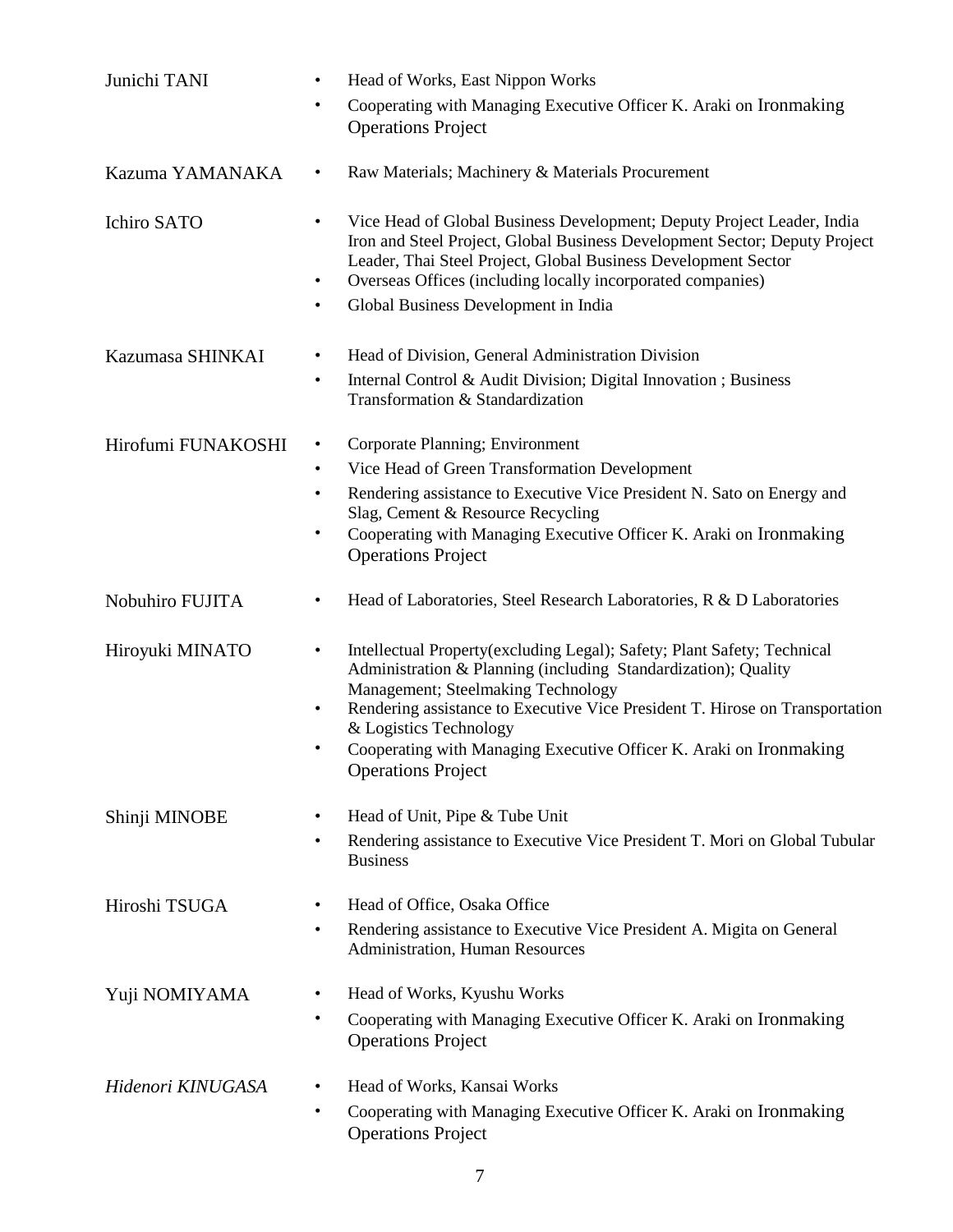| Kyoichi ARAKI                             | Head of Division, Ironmaking Technology Division; Deputy Project Leader,<br>$\bullet$<br><b>Ironmaking Operations Project</b><br>Energy Technology; Slag, Cement & Resource Recycling<br>$\bullet$<br>Cooperating with Managing Director T. Imai on Green Transformation<br>$\bullet$<br>Development                                                                                                                                   |
|-------------------------------------------|----------------------------------------------------------------------------------------------------------------------------------------------------------------------------------------------------------------------------------------------------------------------------------------------------------------------------------------------------------------------------------------------------------------------------------------|
| Takahiko IWAI                             | Head of Division, Accounting & Finance Division<br>$\bullet$<br>Rendering assistance to Executive Vice President T. Mori on Global Business<br>$\bullet$<br>Development<br>Cooperating with Managing Executive Officer K. Shinkai on Digital<br>$\bullet$<br>Innovation and Business Transformation & Standardization<br>Cooperating with Head of Division, General Administration Division on<br>$\bullet$<br><b>Public Relations</b> |
| Seita OUCHI                               | Legal; Legal in Intellectual Property                                                                                                                                                                                                                                                                                                                                                                                                  |
| Eiji SOGOH                                | Head of Division, Human Resources Division<br><b>Group Companies Planning</b><br>Cooperating with Managing Executive Officer H. Minato on Safety<br>Cooperating with Managing Executive Officer K. Araki on Ironmaking<br><b>Operations Project</b>                                                                                                                                                                                    |
| Takeshi IMAI                              | Head of Works, Setouchi Works                                                                                                                                                                                                                                                                                                                                                                                                          |
| Hidenori OGAWA                            | Vice Head of Unit, Pipe & Tube Unit<br>٠<br>Rendering assistance to Executive Vice President T. Mori on Global Tubular<br>$\bullet$<br><b>Business</b><br>Persons in italics: newly appointed as Managing Executive Officer                                                                                                                                                                                                            |
| <b>Executive Officers</b><br>Hideo SUZUKI | Advisor to the President                                                                                                                                                                                                                                                                                                                                                                                                               |
| Hidetake ISHIHARA                         | Advisor to the President<br>$\bullet$                                                                                                                                                                                                                                                                                                                                                                                                  |
| Takeshi HONDA                             | Advisor to the President                                                                                                                                                                                                                                                                                                                                                                                                               |
| Shinji KIDO                               | Advisor to the President<br>$\bullet$                                                                                                                                                                                                                                                                                                                                                                                                  |
| Akihiko KOJIMA                            | Head of Division, $R \& D$ Planning Division, $R \& D$ Laboratories<br>$\bullet$                                                                                                                                                                                                                                                                                                                                                       |
| Masashi KISHIMOTO                         | Head of Works, North Nippon Works<br>$\bullet$<br>Rendering assistance to Managing Executive Officer K. Araki on<br>$\bullet$<br><b>Ironmaking Operations Project</b>                                                                                                                                                                                                                                                                  |
|                                           |                                                                                                                                                                                                                                                                                                                                                                                                                                        |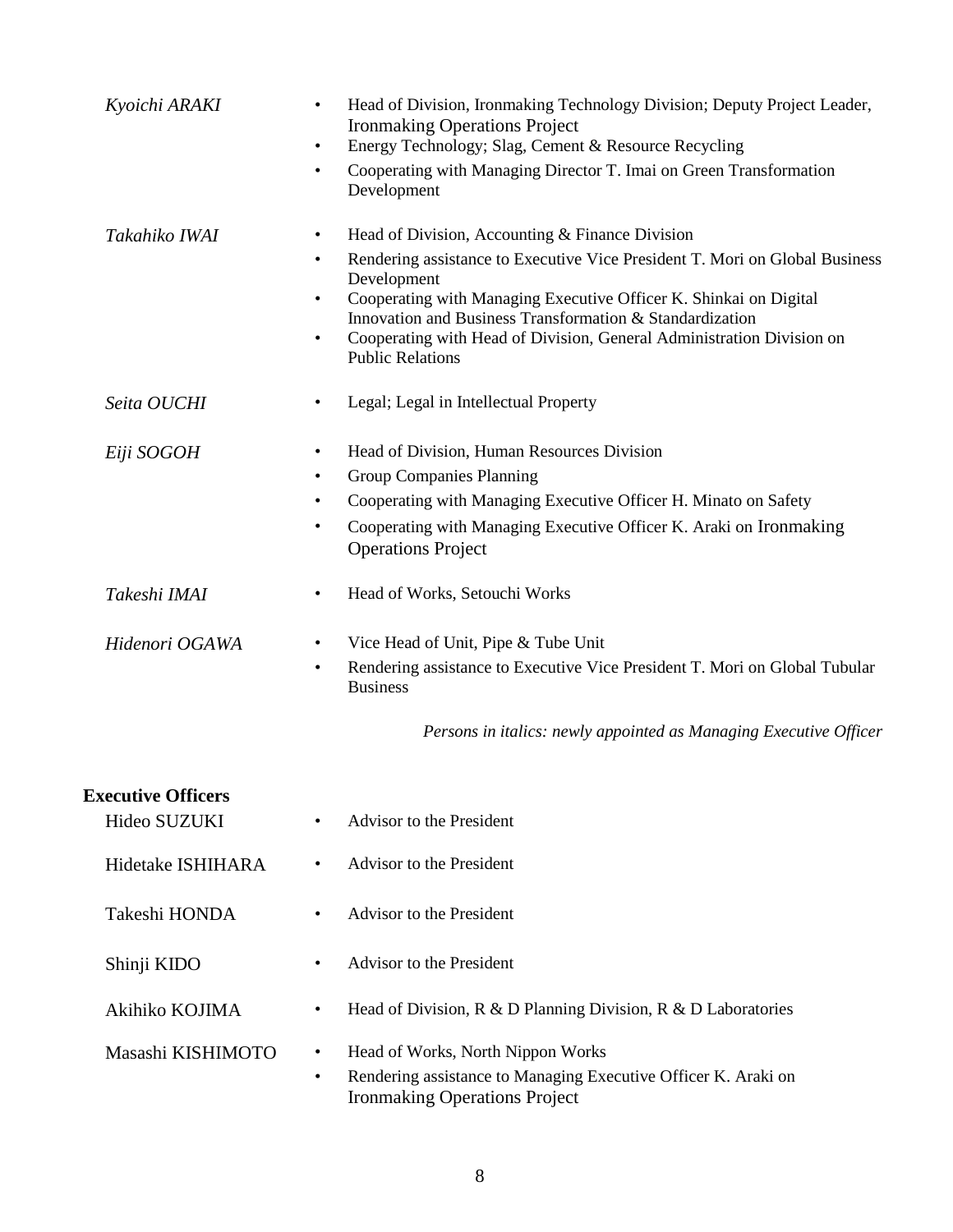| Noriyuki HIRAMITSU     | Head of Center, Plant Engineering and Facility Management Center<br>$\bullet$<br>Rendering assistance to Executive Vice President N. Sato on India Iron and<br>$\bullet$<br>Steel Project, Global Business Development Sector<br>Rendering assistance to Managing Executive Officer K. Araki on<br>$\bullet$<br><b>Ironmaking Operations Project</b>                  |
|------------------------|-----------------------------------------------------------------------------------------------------------------------------------------------------------------------------------------------------------------------------------------------------------------------------------------------------------------------------------------------------------------------|
| Eiji ORIHASHI          | Head of Division, General Planning Div., Green Transformation<br>$\bullet$<br><b>Development Sector</b><br>Rendering assistance to Managing Director T. Imai on Production &<br>$\bullet$<br>Facilities Planning concerning Corporate Planning<br>Rendering assistance to Managing Executive Officer K. Araki on<br>$\bullet$<br><b>Ironmaking Operations Project</b> |
| Satoru ENDO            | Head of Unit, Plate & Construction Products Unit<br>٠                                                                                                                                                                                                                                                                                                                 |
| <b>Masahiro NAKATA</b> | Head of Division, Information & Communication Technology Division<br>$\bullet$<br>Digital Innovation<br>$\bullet$<br>Rendering assistance to Managing Executive Officer K. Shinkai on Business<br>٠<br>Transformation & Standardization                                                                                                                               |
| Tsuyoshi HARADA        | Head of Division, Legal Division<br>$\bullet$                                                                                                                                                                                                                                                                                                                         |
| Masayoshi MURASE       | Advisor to the President<br>$\bullet$                                                                                                                                                                                                                                                                                                                                 |
| Kenichi HOSHI          | Rendering assistance to Executive Vice President T. Mori on Global Business<br>$\bullet$<br>Development in Southeast Asia<br>Rendering assistance to Managing Executive Officer I. Sato on Overseas<br>$\bullet$<br>Offices (including locally incorporated companies) in Southeast Asia                                                                              |
| Kenichi ONODA          | Head of Unit, Railway, Automotive & Machinery Parts Unit<br>$\bullet$                                                                                                                                                                                                                                                                                                 |
| Takahisa OHNO          | Vice Head of Works, Kyushu Works (Representative of Oita Area)                                                                                                                                                                                                                                                                                                        |
| Hiroto SONODA          | Head of Unit, Bar & Wire Rod Unit<br>$\bullet$                                                                                                                                                                                                                                                                                                                        |
| Masashi IMOTO          | Vice Head of Unit, Flat Products Unit; Project Leader, Shanghai-Baoshan<br>$\bullet$<br>Cold-rolled & Coated Sheet Products Project, Global Business Development<br>Sector                                                                                                                                                                                            |
| Ryuichi NAGAI          | Head of Division, Marketing Administration & Planning Division; Head of<br>$\bullet$<br>Unit, Titanium Unit<br>Rendering assistance to Managing Executive Officer K. Shinkai on Digital<br>$\bullet$<br>Innovation and Business Transformation & Standardization                                                                                                      |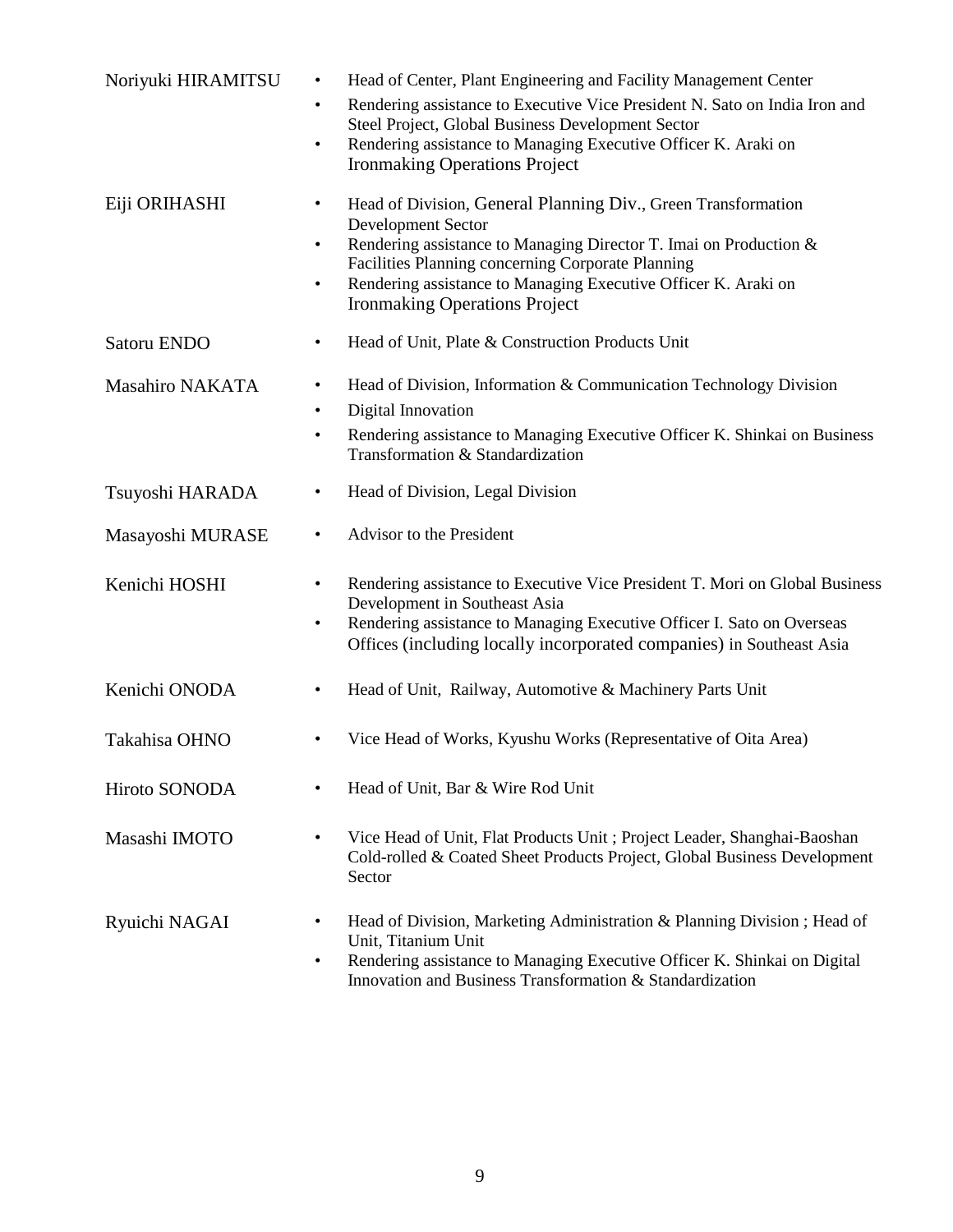| Hiroto NAITOH     | Head of Division, Corporate Planning Division<br>$\bullet$<br>Rendering assistance to Managing Executive Officer K. Shinkai on Digital<br>$\bullet$<br>Innovation and Business Transformation & Standardization<br>Rendering assistance to Managing Executive Officer K. Araki on<br>$\bullet$<br><b>Ironmaking Operations Project</b><br>Cooperating with Head of Division, General Planning Div., Green<br>$\bullet$<br>Transformation Development Sector on Green Transformation Development         |
|-------------------|---------------------------------------------------------------------------------------------------------------------------------------------------------------------------------------------------------------------------------------------------------------------------------------------------------------------------------------------------------------------------------------------------------------------------------------------------------------------------------------------------------|
| Nobuo OKOCHI      | Head of Division, Global Business Development Div. - I, Global Business<br>Development Sector; Project Leader, CSVC Project, Global Business<br>Development Sector; Project Leader, Wuhan Tin Mill Project, Global<br><b>Business Development Sector</b><br>Rendering Assistance to Head of Unit, Flat Products Unit on CSVC Project<br>$\bullet$<br>and Wuhan Tin Mill Project concerning Flat Products                                                                                                |
| Ken ITO           | Head of Division, Technical Administration & Planning Division<br>$\bullet$<br>Rendering assistance to Executive Vice President N. Sato on India Iron and<br>$\bullet$<br>Steel Project, Global Business Development Sector<br>Rendering assistance to Managing Executive Officer K. Shinkai on Digital<br>$\bullet$<br>Innovation and Business Transformation & Standardization<br>Rendering assistance to Managing Executive Officer K. Araki on<br>$\bullet$<br><b>Ironmaking Operations Project</b> |
| Kohji MIZOGUCHI   | Head of Division, Flat Products Technology Division, Flat Products Unit;<br>$\bullet$<br>Project Leader, India Continuous Annealing and Processing Line Project,<br>Global Business Development Sector; Deputy Project Leader, Shanghai-<br>Baoshan Cold-rolled & Coated Sheet Products Project, Global Business<br><b>Development Sector</b><br>Cooperating with Head of Division, Technical Administration & Planning<br>$\bullet$<br>Division on Hot Rolling Technology                              |
| Kentaro WAKAMATSU | Vice Head of Works, East Nippon Works (Representative of Kashima Area)<br>$\bullet$                                                                                                                                                                                                                                                                                                                                                                                                                     |
| Masato KOBAYASHI  | Head of Division, Bar & Wire Rod Technology Division, Bar & Wire Rod<br>Unit                                                                                                                                                                                                                                                                                                                                                                                                                            |
| Tadamitsu MIYOSHI | Head of Division, Tin Mill Products & Electrical Steel Sheet Division, Flat<br>$\bullet$<br>Products Unit                                                                                                                                                                                                                                                                                                                                                                                               |

*Persons in italics: newly appointed as Executive Officer*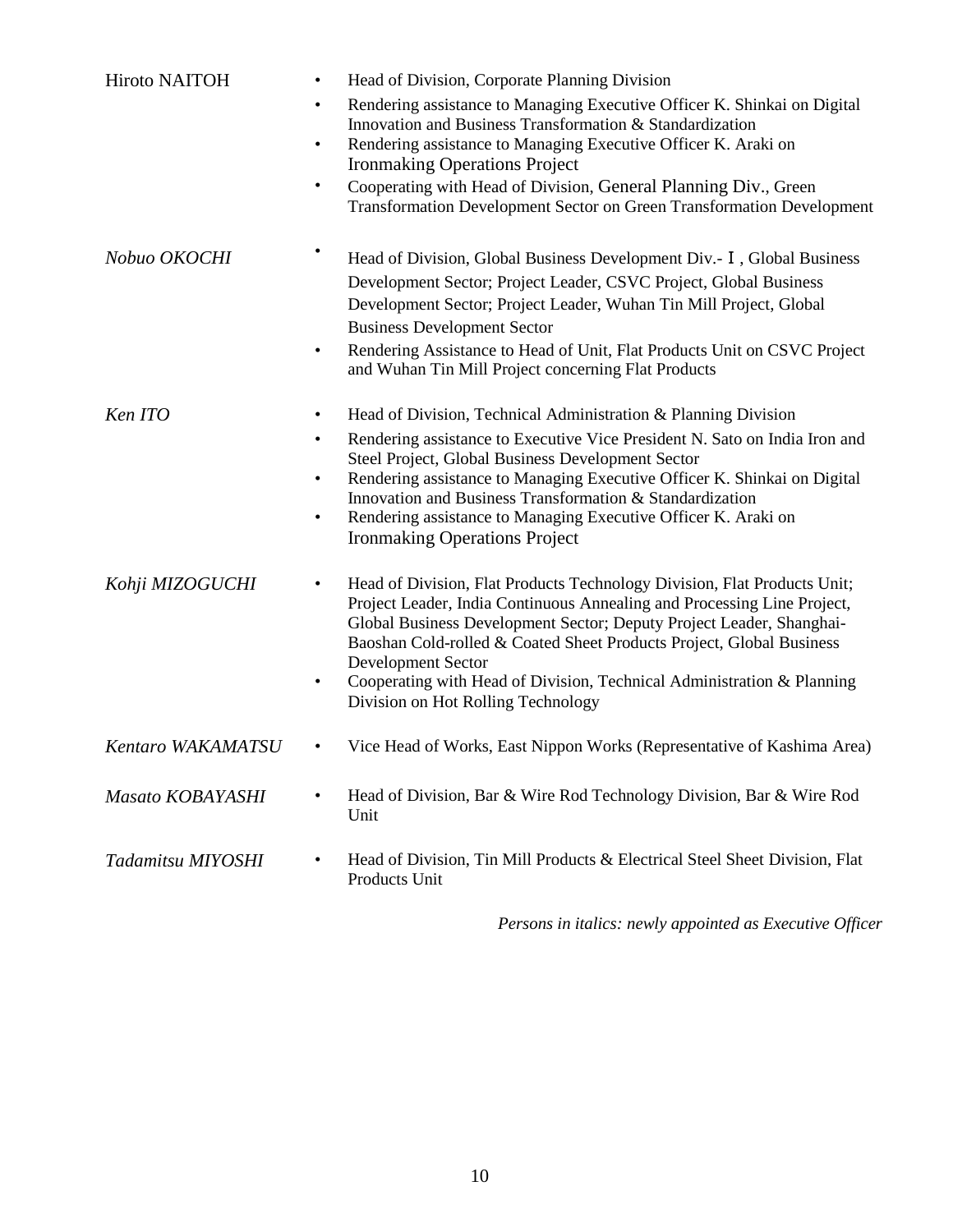# **Reference 1:**

**Expected management structure as of the date of the 98th Annual Meeting of Shareholders scheduled to be held in late June 2022 (at the time of completion of the meeting of the Board of Directors to be held immediately after the annual meeting of shareholders)**

# **Representative Director and Chairman**

Kosei SHINDO

# **Representative Director and President**

Eiji HASHIMOTO

# **Representative Directors and Executive Vice Presidents**

| Akio MIGITA          | Corporate Planning; Group Companies Planning; General Administration;<br>$\bullet$<br>Legal; Internal Control & Audit; Digital Innovation; Information &<br>Communication Technology; Human Resources; Environment; Business<br>Transformation & Standardization<br>Head of Green Transformation Development<br>$\bullet$                                                                                                                                                                                                                                                                                                                                                            |
|----------------------|--------------------------------------------------------------------------------------------------------------------------------------------------------------------------------------------------------------------------------------------------------------------------------------------------------------------------------------------------------------------------------------------------------------------------------------------------------------------------------------------------------------------------------------------------------------------------------------------------------------------------------------------------------------------------------------|
| Naoki SATO           | Intellectual Property; Safety; Plant Safety; Technical Administration &<br>Planning (including Standardization); Quality Management; Plant<br>Engineering and Facility Management; Ironmaking Technology; Steelmaking<br>Technology; Energy Technology; Slag, Cement & Resource Recycling;<br><b>Research and Development</b><br>Project Leader, Next-Generation Hot Strip Mill Project; Project Leader,<br>$\bullet$<br>Ironmaking Operations Project; Deputy Project Leader, India Iron and<br>Steel Project, Global Business Development Sector<br>Cooperating with Executive Vice President A. Migita on Environment and<br>$\bullet$<br><b>Green Transformation Development</b> |
| <b>Takahiro MORI</b> | Head of Global Business Development; Project Leader, India Iron and Steel<br>$\bullet$<br>Project, Global Business Development Sector<br>Accounting & Finance; Overseas Offices (including locally incorporated<br>$\bullet$<br>companies); Global Tubular Business                                                                                                                                                                                                                                                                                                                                                                                                                  |
| Takashi HIROSE       | Marketing Administration & Planning; Transportation & Logistics; Project<br>$\bullet$<br>Development; Raw Materials; Machinery & Materials Procurement; Steel<br>Products Units; Domestic Office and Branches<br>Head of Unit, Flat Products Unit; Deputy Project Leader, Next-Generation<br>$\bullet$<br>Hot Strip Mill Project<br>Cooperating with Executive Vice President T. Mori on Overseas<br>$\bullet$<br>Offices (including locally incorporated companies)                                                                                                                                                                                                                 |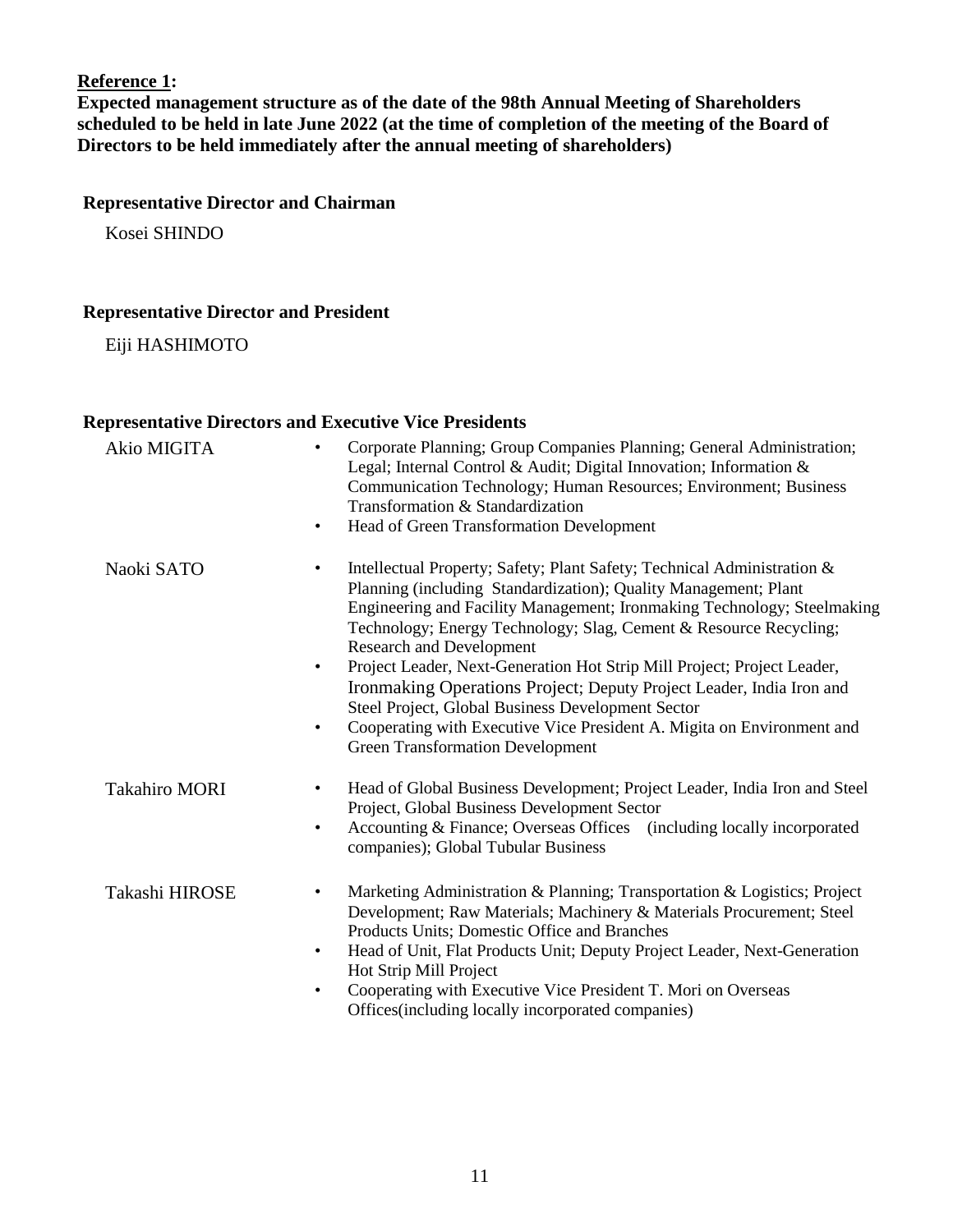# **Managing Director, Member of the Board**

| Tadashi IMAI | Corporate Planning<br>٠                                                                                                                                                                                 |
|--------------|---------------------------------------------------------------------------------------------------------------------------------------------------------------------------------------------------------|
|              | Project Leader, Thai Steel Project, Global Business Development Sector;<br>$\bullet$<br>Vice Head of Green Transformation Development; Deputy Project Leader,<br>Next-Generation Hot Strip Mill Project |
|              | Rendering assistance to Executive Vice President A. Migita on Digital<br>$\bullet$<br>Innovation                                                                                                        |
|              | Rendering assistance to Executive Vice President N. Sato on Ironmaking<br>$\bullet$<br><b>Operations Project</b>                                                                                        |
|              | Rendering assistance to Executive Vice President K. Fukuda on Corporate<br>$\bullet$<br>Planning in $R & D$                                                                                             |

## **Directors, Members of the Board**

Tetsuro TOMITA

#### Kuniko URANO

Note:

 ・ Mr. Tetsuro TOMITA and Ms. Kuniko URANO meet the requirements of an outside director as set forth in Article 2, Item 15 of the Companies Act.

## **Director, Member of the Board who is an Audit & Supervisory Committee Member**

#### **(Senior Audit & Supervisory Committee Member)**

Shozo FURUMOTO

## **Directors, Members of the Board who are Audit & Supervisory Committee Members**

# **(Audit & Supervisory Committee Members)**

Masayoshi MURASE

Seiichiro AZUMA

Hiroshi YOSHIKAWA

Masato KITERA

Note:

 ・ Messrs. Seiichiro AZUMA, Hiroshi YOSHIKAWA and Masato KITERA meet the requirements of an outside director as set forth in Article 2, Item 15 of the Companies Act.

### **Executive Vice President**

Kazuhisa FUKUDA • Head of Research and Development

• Cooperating with Executive Vice President A. Migita on Green Transformation Development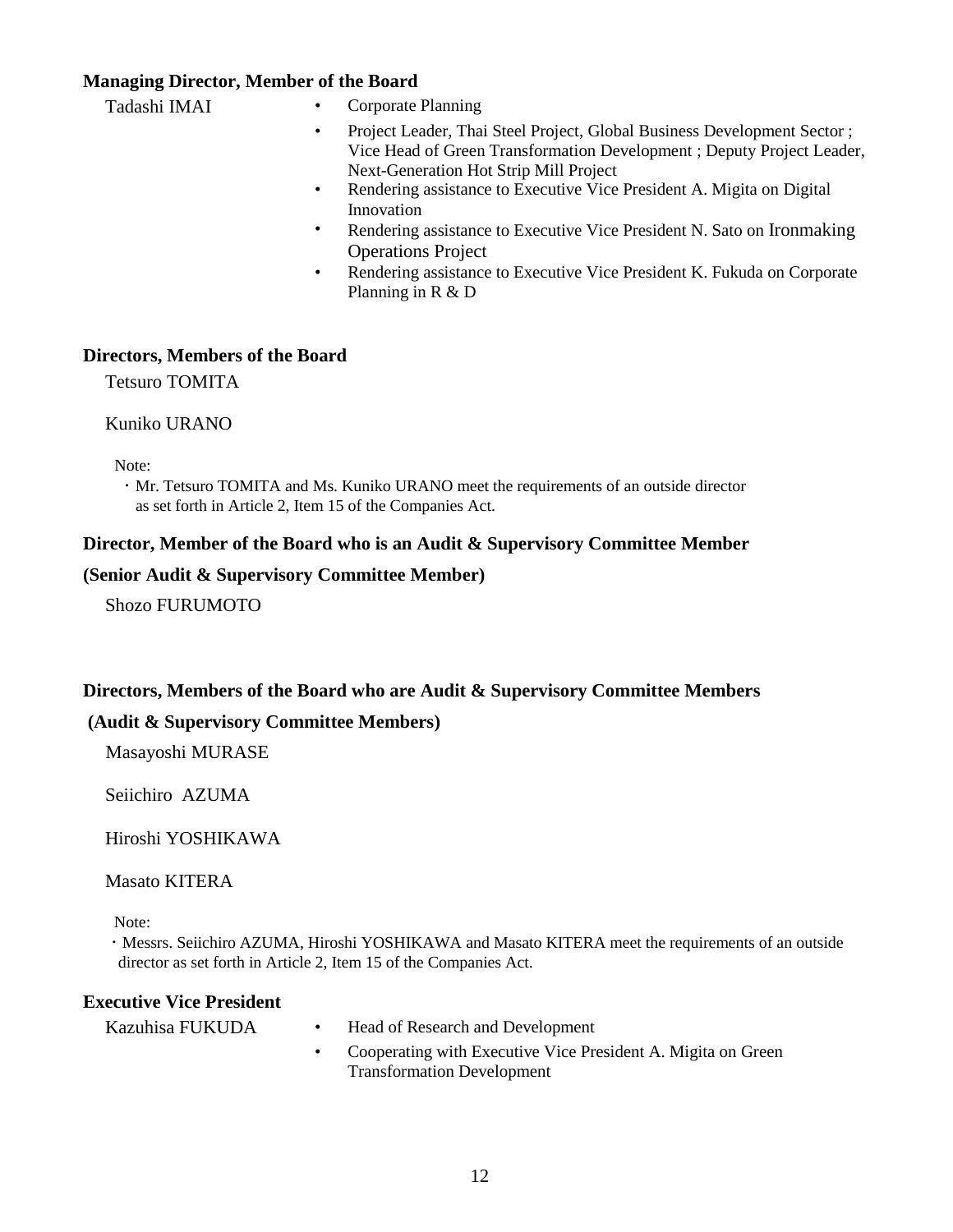# **Managing Executive Officers**

| Shuji SOHMA        | Head of Works, Nagoya Works<br>$\bullet$                                                                                                                                                                                                                                                                                                                                                                       |
|--------------------|----------------------------------------------------------------------------------------------------------------------------------------------------------------------------------------------------------------------------------------------------------------------------------------------------------------------------------------------------------------------------------------------------------------|
|                    | Cooperating with Managing Executive Officer K. Araki on Ironmaking<br><b>Operations Project</b>                                                                                                                                                                                                                                                                                                                |
| Junichi TANI       | Head of Works, East Nippon Works<br>٠                                                                                                                                                                                                                                                                                                                                                                          |
|                    | Cooperating with Managing Executive Officer K. Araki on Ironmaking<br><b>Operations Project</b>                                                                                                                                                                                                                                                                                                                |
| Kazuma YAMANAKA    | Raw Materials; Machinery & Materials Procurement<br>٠                                                                                                                                                                                                                                                                                                                                                          |
| Ichiro SATO        | Vice Head of Global Business Development; Deputy Project Leader, India<br>Iron and Steel Project, Global Business Development Sector; Deputy Project<br>Leader, Thai Steel Project, Global Business Development Sector<br>Overseas Offices (including locally incorporated companies)<br>Global Business Development in India<br>$\bullet$                                                                     |
|                    |                                                                                                                                                                                                                                                                                                                                                                                                                |
| Kazumasa SHINKAI   | Head of Division, General Administration Division<br>$\bullet$<br>Internal Control & Audit Division; Digital Innovation; Business<br>$\bullet$<br>Transformation & Standardization                                                                                                                                                                                                                             |
| Hirofumi FUNAKOSHI | Corporate Planning; Environment<br>٠                                                                                                                                                                                                                                                                                                                                                                           |
|                    | Vice Head of Green Transformation Development<br>$\bullet$                                                                                                                                                                                                                                                                                                                                                     |
|                    | Rendering assistance to Executive Vice President N. Sato on Energy and<br>$\bullet$<br>Slag, Cement & Resource Recycling<br>Cooperating with Managing Executive Officer K. Araki on Ironmaking<br>٠<br><b>Operations Project</b>                                                                                                                                                                               |
| Nobuhiro FUJITA    | Head of Laboratories, Steel Research Laboratories, R & D Laboratories<br>٠                                                                                                                                                                                                                                                                                                                                     |
| Hiroyuki MINATO    | Intellectual Property(excluding Legal); Safety; Plant Safety; Technical<br>٠<br>Administration & Planning (including Standardization); Quality<br>Management; Steelmaking Technology<br>Rendering assistance to Executive Vice President T. Hirose on Transportation<br>$\bullet$<br>& Logistics Technology<br>Cooperating with Managing Executive Officer K. Araki on Ironmaking<br><b>Operations Project</b> |
| Shinji MINOBE      | Head of Unit, Pipe & Tube Unit<br>٠<br>Rendering assistance to Executive Vice President T. Mori on Global Tubular<br>$\bullet$<br><b>Business</b>                                                                                                                                                                                                                                                              |
| Hiroshi TSUGA      | Head of Office, Osaka Office<br>٠<br>Rendering assistance to Executive Vice President A. Migita on General<br>$\bullet$<br><b>Administration, Human Resources</b>                                                                                                                                                                                                                                              |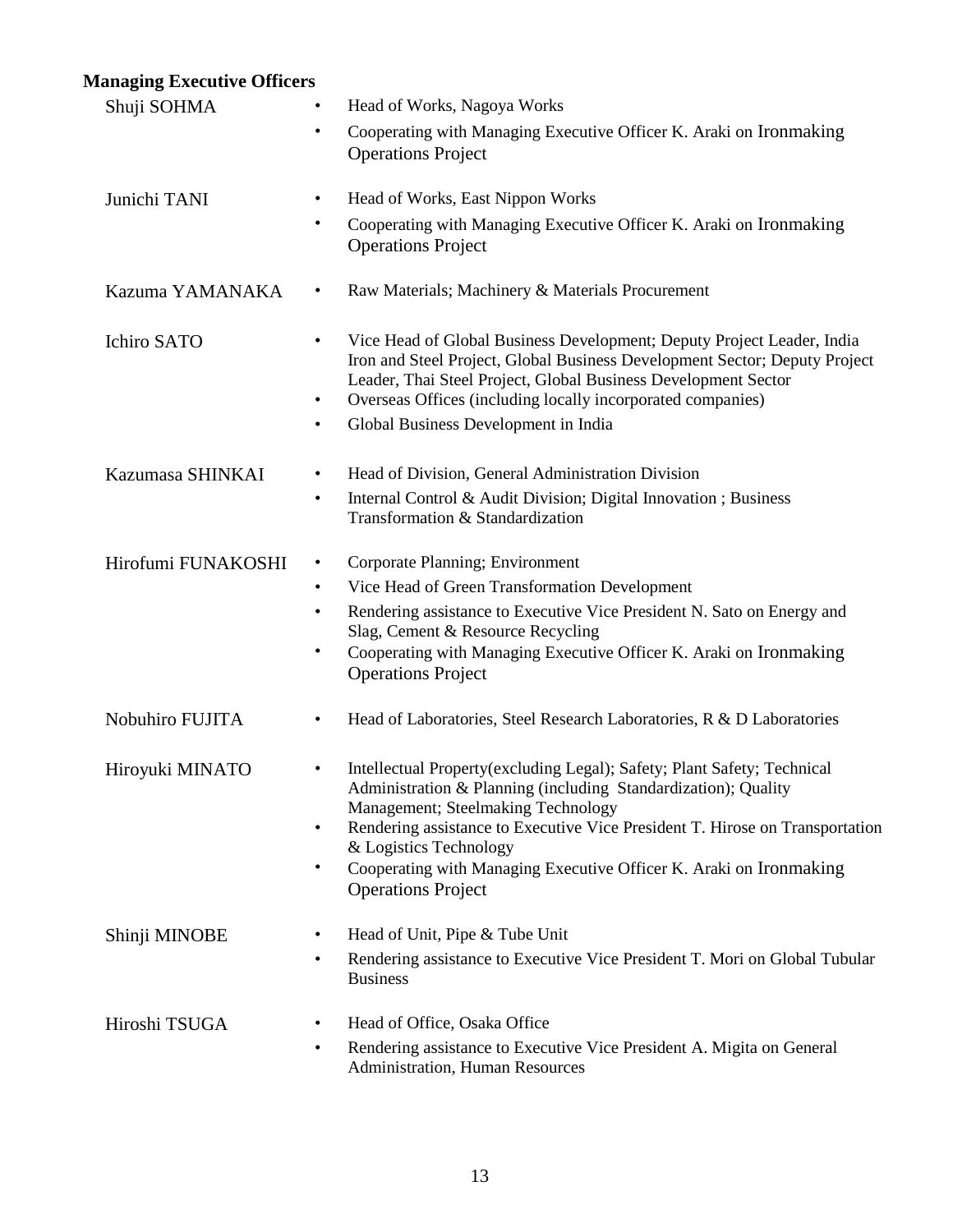| Yuji NOMIYAMA             | Head of Works, Kyushu Works<br>$\bullet$                                                                                                                                                                                                                                                                                                                               |
|---------------------------|------------------------------------------------------------------------------------------------------------------------------------------------------------------------------------------------------------------------------------------------------------------------------------------------------------------------------------------------------------------------|
|                           | Cooperating with Managing Executive Officer K. Araki on Ironmaking<br>٠<br><b>Operations Project</b>                                                                                                                                                                                                                                                                   |
| Hidenori KINUGASA         | Head of Works, Kansai Works<br>$\bullet$                                                                                                                                                                                                                                                                                                                               |
|                           | Cooperating with Managing Executive Officer K. Araki on Ironmaking<br>$\bullet$<br><b>Operations Project</b>                                                                                                                                                                                                                                                           |
| Kyoichi ARAKI             | Head of Division, Ironmaking Technology Division; Deputy Project Leader,<br>$\bullet$<br><b>Ironmaking Operations Project</b><br>Energy Technology; Slag, Cement & Resource Recycling<br>$\bullet$                                                                                                                                                                     |
|                           | Cooperating with Managing Director T. Imai on Green Transformation<br>$\bullet$<br>Development                                                                                                                                                                                                                                                                         |
| Takahiko IWAI             | Head of Division, Accounting & Finance Division<br>$\bullet$                                                                                                                                                                                                                                                                                                           |
|                           | Rendering assistance to Executive Vice President T. Mori on Global Business<br>$\bullet$<br>Development<br>Cooperating with Managing Executive Officer K. Shinkai on Digital<br>$\bullet$<br>Innovation and Business Transformation & Standardization<br>Cooperating with Head of Division, General Administration Division on<br>$\bullet$<br><b>Public Relations</b> |
| Seita OUCHI               | Legal; Legal in Intellectual Property<br>$\bullet$                                                                                                                                                                                                                                                                                                                     |
| Eiji SOGOH                | Head of Division, Human Resources Division<br>$\bullet$<br><b>Group Companies Planning</b><br>$\bullet$<br>Cooperating with Managing Executive Officer H. Minato on Safety<br>$\bullet$<br>Cooperating with Managing Executive Officer K. Araki on Ironmaking<br>$\bullet$<br><b>Operations Project</b>                                                                |
| Takeshi IMAI              | Head of Works, Setouchi Works<br>$\bullet$                                                                                                                                                                                                                                                                                                                             |
| Hidenori OGAWA            | Vice Head of Unit, Pipe & Tube Unit<br>$\bullet$<br>Rendering assistance to Executive Vice President T. Mori on Global Tubular<br>$\bullet$<br><b>Business</b>                                                                                                                                                                                                         |
| <b>Executive Officers</b> |                                                                                                                                                                                                                                                                                                                                                                        |
| Akihiko KOJIMA            | Head of Division, $R \& D$ Planning Division, $R \& D$ Laboratories<br>$\bullet$                                                                                                                                                                                                                                                                                       |
| Masashi KISHIMOTO         | Head of Works, North Nippon Works<br>$\bullet$                                                                                                                                                                                                                                                                                                                         |
|                           | Rendering assistance to Managing Executive Officer K. Araki on<br>$\bullet$<br><b>Ironmaking Operations Project</b>                                                                                                                                                                                                                                                    |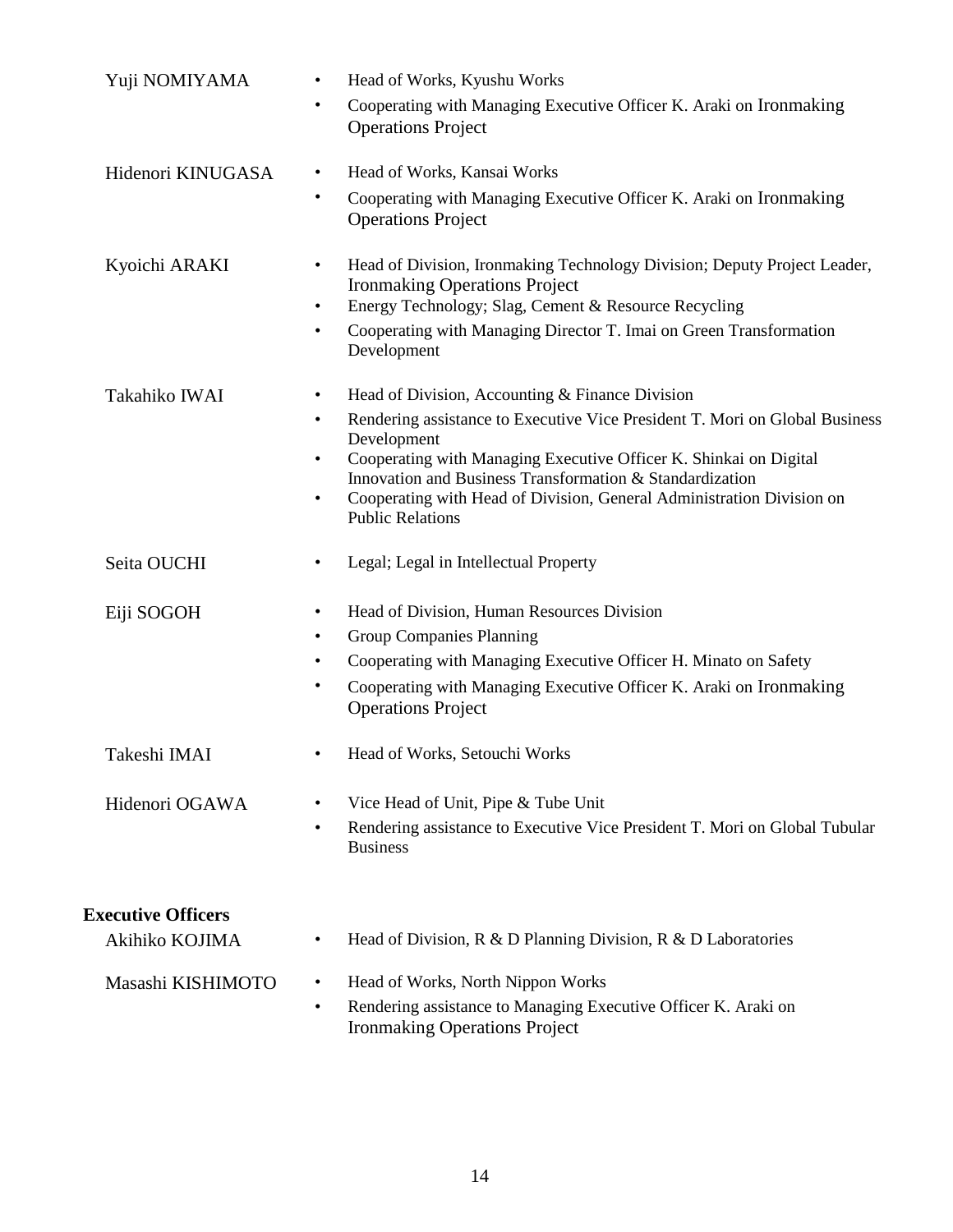| Noriyuki HIRAMITSU     | Head of Center, Plant Engineering and Facility Management Center<br>$\bullet$<br>Rendering assistance to Executive Vice President N. Sato on India Iron and<br>$\bullet$<br>Steel Project, Global Business Development Sector<br>Rendering assistance to Managing Executive Officer K. Araki on<br>$\bullet$<br><b>Ironmaking Operations Project</b>                                                                                                                                            |
|------------------------|-------------------------------------------------------------------------------------------------------------------------------------------------------------------------------------------------------------------------------------------------------------------------------------------------------------------------------------------------------------------------------------------------------------------------------------------------------------------------------------------------|
| Eiji ORIHASHI          | Head of Division, General Planning Div., Green Transformation<br>$\bullet$<br><b>Development Sector</b><br>Rendering assistance to Managing Director T. Imai on Production &<br>$\bullet$<br>Facilities Planning concerning Corporate Planning<br>Rendering assistance to Managing Executive Officer K. Araki on<br>٠<br><b>Ironmaking Operations Project</b>                                                                                                                                   |
| Satoru ENDO            | Head of Unit, Plate & Construction Products Unit<br>٠                                                                                                                                                                                                                                                                                                                                                                                                                                           |
| <b>Masahiro NAKATA</b> | Head of Division, Information & Communication Technology Division<br>$\bullet$<br>Digital Innovation<br>$\bullet$<br>Rendering assistance to Managing Executive Officer K. Shinkai on Business<br>$\bullet$<br>Transformation & Standardization                                                                                                                                                                                                                                                 |
| Tsuyoshi HARADA        | Head of Division, Legal Division<br>$\bullet$                                                                                                                                                                                                                                                                                                                                                                                                                                                   |
| Kenichi HOSHI          | Rendering assistance to Executive Vice President T. Mori on Global Business<br>$\bullet$<br>Development in Southeast Asia<br>Rendering assistance to Managing Executive Officer I. Sato on Overseas<br>$\bullet$<br>Offices (including locally incorporated companies) in Southeast Asia                                                                                                                                                                                                        |
| Kenichi ONODA          | Head of Unit, Railway, Automotive & Machinery Parts Unit<br>$\bullet$                                                                                                                                                                                                                                                                                                                                                                                                                           |
| Takahisa OHNO          | Vice Head of Works, Kyushu Works (Representative of Oita Area)<br>$\bullet$                                                                                                                                                                                                                                                                                                                                                                                                                     |
| Hiroto SONODA          | Head of Unit, Bar & Wire Rod Unit                                                                                                                                                                                                                                                                                                                                                                                                                                                               |
| Masashi IMOTO          | Vice Head of Unit, Flat Products Unit; Project Leader, Shanghai-Baoshan<br>$\bullet$<br>Cold-rolled & Coated Sheet Products Project, Global Business Development<br>Sector                                                                                                                                                                                                                                                                                                                      |
| Ryuichi NAGAI          | Head of Division, Marketing Administration & Planning Division; Head of<br>$\bullet$<br>Unit, Titanium Unit<br>Rendering assistance to Managing Executive Officer K. Shinkai on Digital<br>$\bullet$<br>Innovation and Business Transformation & Standardization                                                                                                                                                                                                                                |
| Hiroto NAITOH          | Head of Division, Corporate Planning Division<br>$\bullet$<br>Rendering assistance to Managing Executive Officer K. Shinkai on Digital<br>$\bullet$<br>Innovation and Business Transformation & Standardization<br>Rendering assistance to Managing Executive Officer K. Araki on<br>$\bullet$<br><b>Ironmaking Operations Project</b><br>Cooperating with Head of Division, General Planning Div., Green<br>$\bullet$<br>Transformation Development Sector on Green Transformation Development |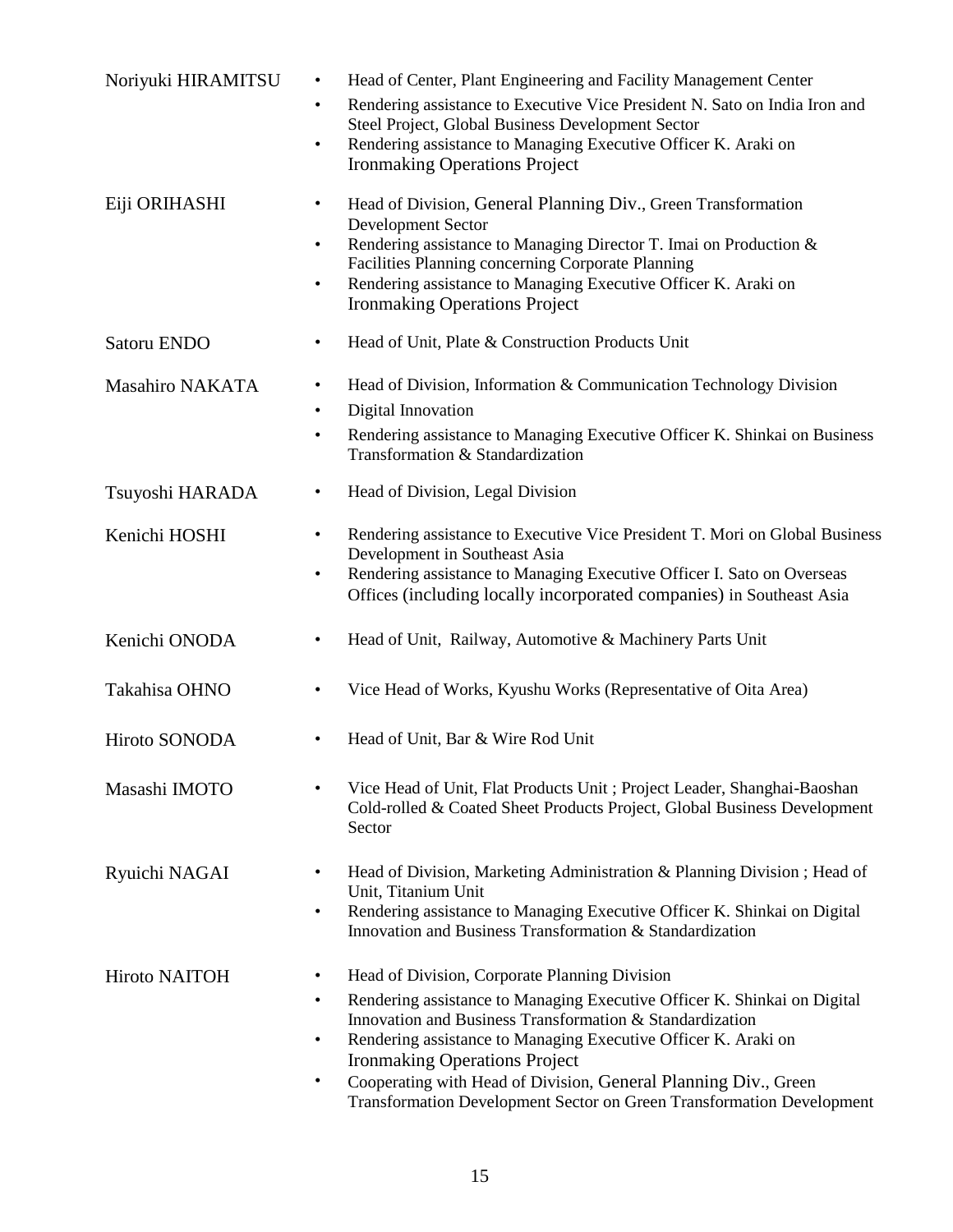| Nobuo OKOCHI            | $\bullet$                                        | Head of Division, Global Business Development Div. - I, Global Business<br>Development Sector; Project Leader, CSVC Project, Global Business<br>Development Sector; Project Leader, Wuhan Tin Mill Project, Global<br><b>Business Development Sector</b><br>Rendering Assistance to Head of Unit, Flat Products Unit on CSVC Project<br>and Wuhan Tin Mill Project concerning Flat Products                                                         |
|-------------------------|--------------------------------------------------|-----------------------------------------------------------------------------------------------------------------------------------------------------------------------------------------------------------------------------------------------------------------------------------------------------------------------------------------------------------------------------------------------------------------------------------------------------|
| Ken ITO                 | $\bullet$<br>$\bullet$<br>$\bullet$<br>$\bullet$ | Head of Division, Technical Administration & Planning Division<br>Rendering assistance to Executive Vice President N. Sato on India Iron and<br>Steel Project, Global Business Development Sector<br>Rendering assistance to Managing Executive Officer K. Shinkai on Digital<br>Innovation and Business Transformation & Standardization<br>Rendering assistance to Managing Executive Officer K. Araki on<br><b>Ironmaking Operations Project</b> |
| Kohji MIZOGUCHI         | $\bullet$<br>$\bullet$                           | Head of Division, Flat Products Technology Division, Flat Products Unit;<br>Project Leader, India Continuous Annealing and Processing Line Project,<br>Global Business Development Sector; Deputy Project Leader, Shanghai-<br>Baoshan Cold-rolled & Coated Sheet Products Project, Global Business<br><b>Development Sector</b><br>Cooperating with Head of Division, Technical Administration & Planning<br>Division on Hot Rolling Technology    |
| Kentaro WAKAMATSU       | ٠                                                | Vice Head of Works, East Nippon Works (Representative of Kashima Area)                                                                                                                                                                                                                                                                                                                                                                              |
| <b>Masato KOBAYASHI</b> |                                                  | Head of Division, Bar & Wire Rod Technology Division, Bar & Wire Rod<br>Unit                                                                                                                                                                                                                                                                                                                                                                        |
| Tadamitsu MIYOSHI       | $\bullet$                                        | Head of Division, Tin Mill Products & Electrical Steel Sheet Division, Flat<br>Products Unit                                                                                                                                                                                                                                                                                                                                                        |

# **Reference 2:**

**Managing Executive Officer to retire on March 31, 2022** 

# **Retiring Managing Executive Officer**

Kazuhiro NAKASHIMA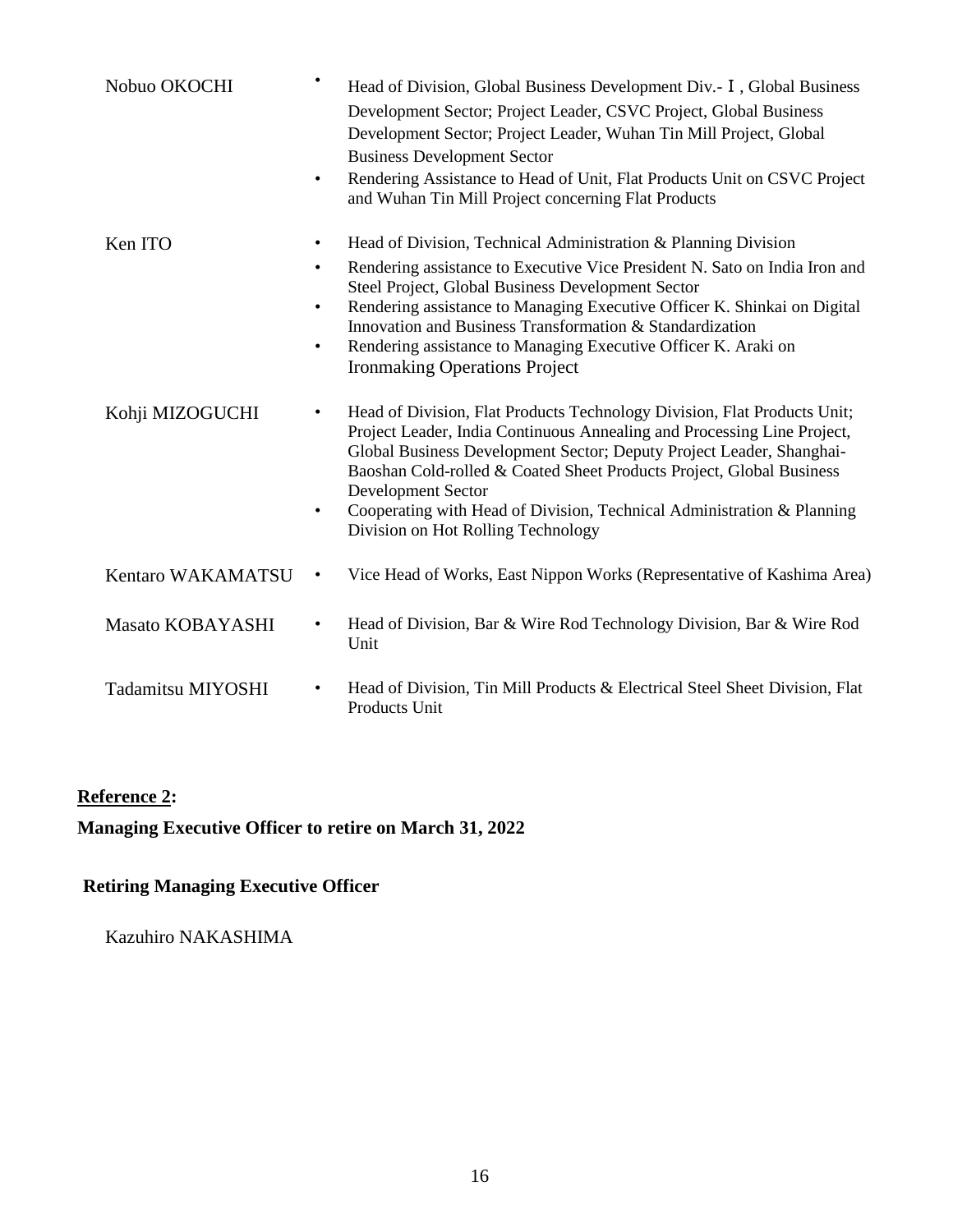# **Reference 3:**

**Directors (excluding directors who are Audit & Supervisory Committee Members), Directors who are Audit & Supervisory Committee Members and Executive Officers to retire at the end of the 98th Annual Meeting of Shareholders scheduled to be held in late June 2022**

## **Retiring Directors, Members of the Board**

|                   | <expected after="" position="" retirement=""></expected>                                               |
|-------------------|--------------------------------------------------------------------------------------------------------|
| Shinichi NAKAMURA | Representative Director and President, NIPPON STEEL TRADING<br><b>CORPORATION</b>                      |
| Shuhei ONOYAMA    | Representative Director and President, NIPPON STEEL TEXENG.CO.,LTD.                                    |
| Noriko IKI        | President, Japan Institute for Women's Empowerment & Diversity<br><b>Management</b> (Current Position) |

# **Retiring Directors, Members of the Board who are Audit & Supervisory Committee Members**

|                  | <expected after="" position="" retirement=""></expected>                                                              |
|------------------|-----------------------------------------------------------------------------------------------------------------------|
| Masato MATSUNO   | Executive Advisor, Nippon Steel Corporation<br>Audit & Supervisory Board Member, Nippon Steel Engineering Co.,<br>Ltd |
| Nobuhiro MIYOSHI | Executive Advisor, Nippon Steel Corporation                                                                           |
| Hiroshi OBAYASHI | Lawyer, Obayashi Law Office (Current Position)                                                                        |
| Jiro MAKINO      | Chairman, The General Insurance Institute of Japan (Current Position)                                                 |
|                  |                                                                                                                       |

# **Retiring Executive Officers**

|                   | <expected after="" position="" retirement=""></expected>                                         |
|-------------------|--------------------------------------------------------------------------------------------------|
| Hideo SUZUKI      | Executive Advisor, Nippon Steel Corporation                                                      |
| Hidetake ISHIHARA | Director, Member of the Board, and Executive Vice President,<br>NIPPON STEEL TRADING CORPORATION |
| Takeshi HONDA     | Managing Executive Officer, NIPPON STEEL TEXENG.CO.,LTD.                                         |
| Shinji KIDO       | Representative Director and Executive Vice President, OJI STEEL Co., Ltd.                        |